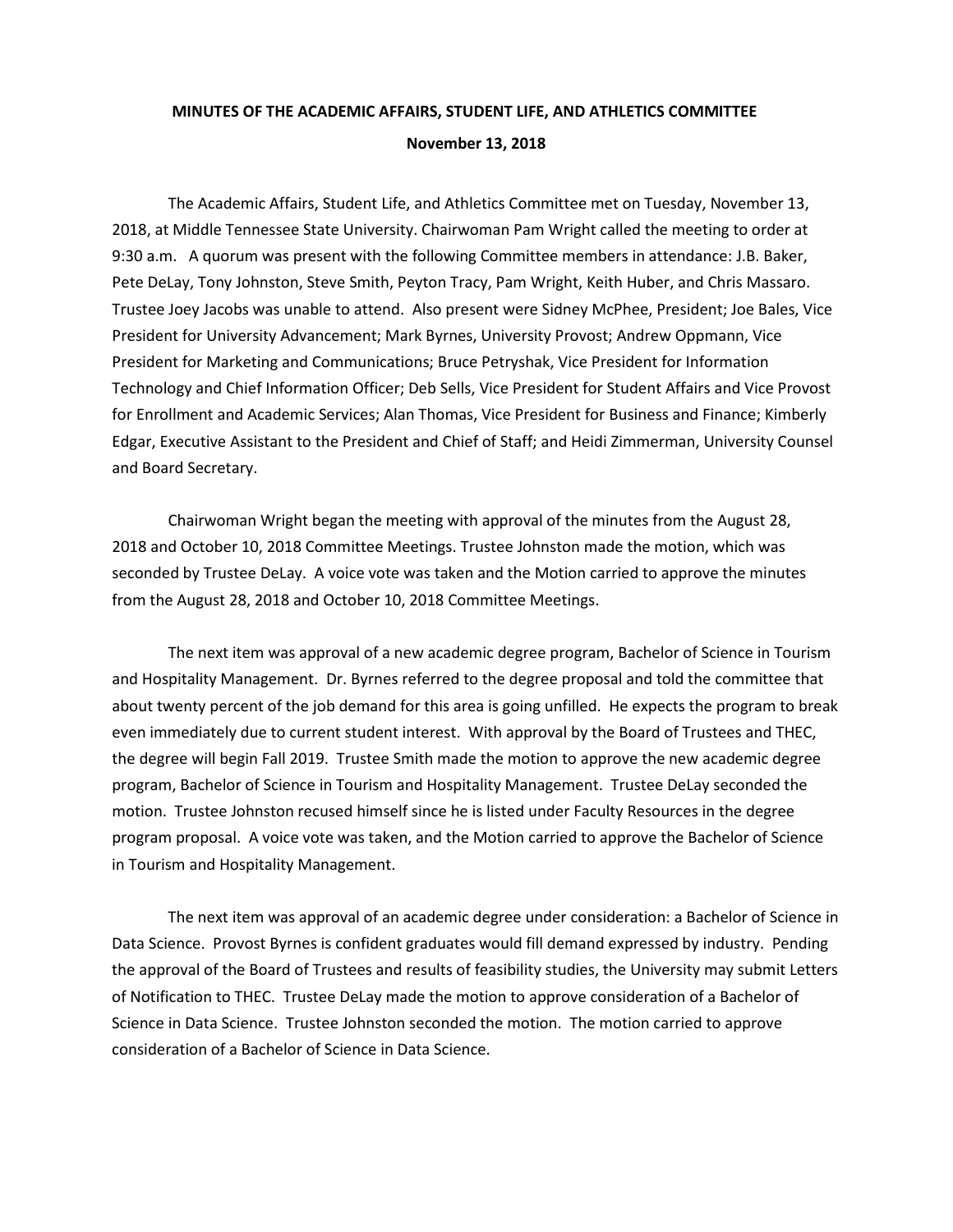Approval of the appointment of the National Health Care Chair of Excellence in Nursing was the next action item. The National Health Care Chair of Excellence in Nursing will do research and also reach out to corporations for placement of our nursing students. Trustee Smith made the motion to approve the appointment of Deborah A. Lee as the National Health Care Chair of Excellence. Trustee DeLay seconded the motion. The motion carried.

The last item was a petition submitted by Dr. Erin McClelland to appeal a negative recommendation for tenure and promotion. Dr. Byrnes explained the tenure and promotion process at MTSU in accordance with policy, as well as types of faculty appointments and the faculty appeal process. On President McPhee's request, Dr. Byrnes listed the six levels of review and recommendation in the tenure and promotion process: 1) department tenure and promotion committee; 2) department chair; 3) college tenure and promotion committee; 4) dean; 5) provost; and 6) president. Trustee Wright reminded the committee that they must follow the legal requirements and determine if policy was followed and not the merits of the application. Ms. Zimmerman explained that the committee will vote whether to grant the petition for the appeal. If granted, the committee will hear the appeal at their next scheduled meeting. That decision would then be considered by the full Board. If not granted at today's meeting, the appeal would not go any further.

Trustee Johnston asked Ms. Zimmerman to clarify the term "material evidence" in MTSU Policy 60 Appeals and Appearances before the Board (section III, A, 6, b). Ms. Zimmerman said that the committee will look at the appeal and the response. If it appears that there could be material evidence to support the application, then trustees should vote to grant the appeal. Trustee Johnston said that although he would not want to set a precedent in automatically denying or accepting appeals, he found four pieces of documentation in evidence to support allowing the appeal to be heard. Trustee Johnston indicated that one such piece of documentation – notice of receipt of a substantial grant – was received after submission of the OFD. He stated that there was substantial documentation in the appeal that was not previously provided in the OFD that would warrant the committee hearing the appeal.

Dr. Byrnes said that according to MTSU Policy 204 Tenure, there is no opportunity to add materials once the review of the application has begun. Dr. McPhee added that he would be concerned with allowing candidates to turn in materials after the process had begun, and the policy is clear.

Trustee Baker asked if MTSU's process is similar to other universities in the state. Dr. Byrnes told him that ours is very similar because our policy was developed from TBR's policy that all universities shared prior to being independently governed.

Trustee Johnston made a motion to allow the petition for the appeal. There was no second to his motion, and the motion died. Trustee Smith made a motion to deny the petition. Trustee DeLay